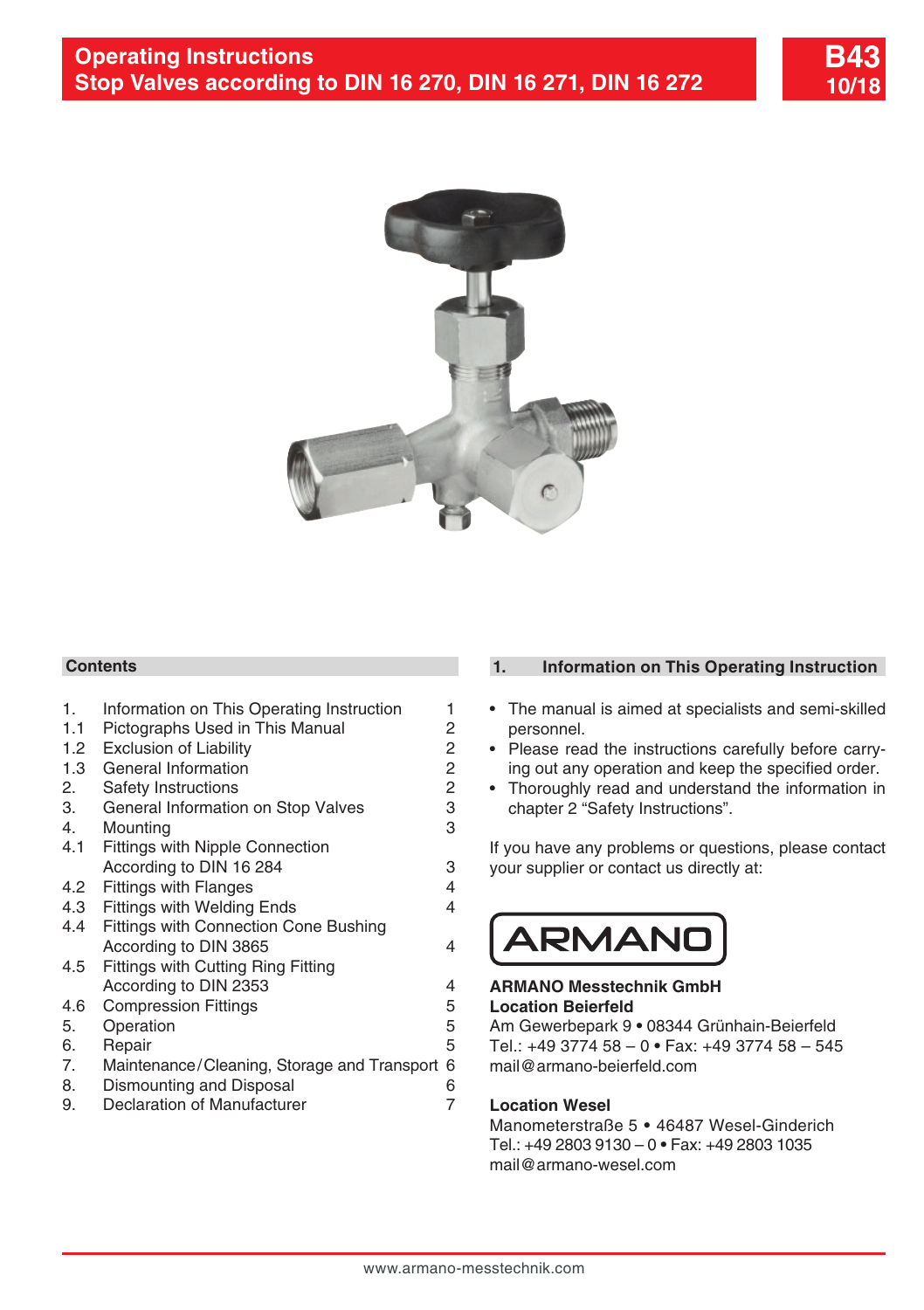## <span id="page-1-0"></span>**1.1 Pictographs Used in This Manual**

In this manual, pictographs are used as hazard warnings.

Particular information, instructions and restrictions designed for the prevention of personal or substantial property damage:



**WARNING!** Is used to warn you against an imminent danger that may result in personal injury or death.

**IMPORTANT!** Is used to warn you against a possibly hazardous situation that may result in personal, property or environmental damage.

 **CAUTION!** Is used to draw your attention to important recommendations to be observed. Disregarding them may result in property damage.



Passages in the text containing **explanations, information or advice** are highlighted with this pictograph.

The following symbol highlights **actions** you have to conduct or **instructions** that have to be strictly observed.

# **1.2 Exclusion of Liability**

We accept no liability for any damage or malfunction resulting from incorrect installation, inappropriate use of the device or failure to follow the instructions in this manual.

# **1.3 General Information**

Please inspect the transport packaging and the delivered items immediately upon their receipt to determine their integrity and completeness. You have purchased an instrument that was manufactured according to high quality standards in our company, which is certified according to DIN ISO 9001.

# **2. Safety Instructions**

Please read this operating instruction thoroughly before installing the device.

Disregarding the containing warnings, especially the safety instructions, may result in danger for people. the environment, and the device and the system it is connected to.

The ARMANO Messtechnik GmbH provides support for the use of its products either personally or via relevant literature. The customer verifies that our product is fit for purpose based on our technical information. The customer performs customer and application specific tests to ensure that the product is suitable for the intended use. With this verification, all hazards and risks are transferred to our customers. Our warranty expires in case of inappropriate use.

# **Qualified personnel:**

The personnel that is charged for the installation, operation and maintenance of the instrument must hold a relevant qualification. This can be based on training or relevant tuition. The personnel must be aware of this manual and have access to it at all times.

# **General safety instructions:**

- In all work, the existing national regulations for accident prevention and safety at the workplace must be complied with. Any internal regulations of the operator must also be complied with, even if these are not mentioned in this manual.
- Please regard relevant national and international safety instructions (ATEX 137, ExVo, BetrSichV etc.).
- Please do never manipulate the device! Otherwise, you will lose your warranty!
- Repairs may only be carried out by the manufacturer.
- Use the instrument in its perfect technical condition only. Damaged or defective instruments need to be checked immediately and replaced if necessary.
- Only use appropriate tools for mounting, connecting and dismounting the device.
- Nameplates or other information on the device shall neither be removed nor obliterated, since otherwise any warranty and manufacturer responsibility expires.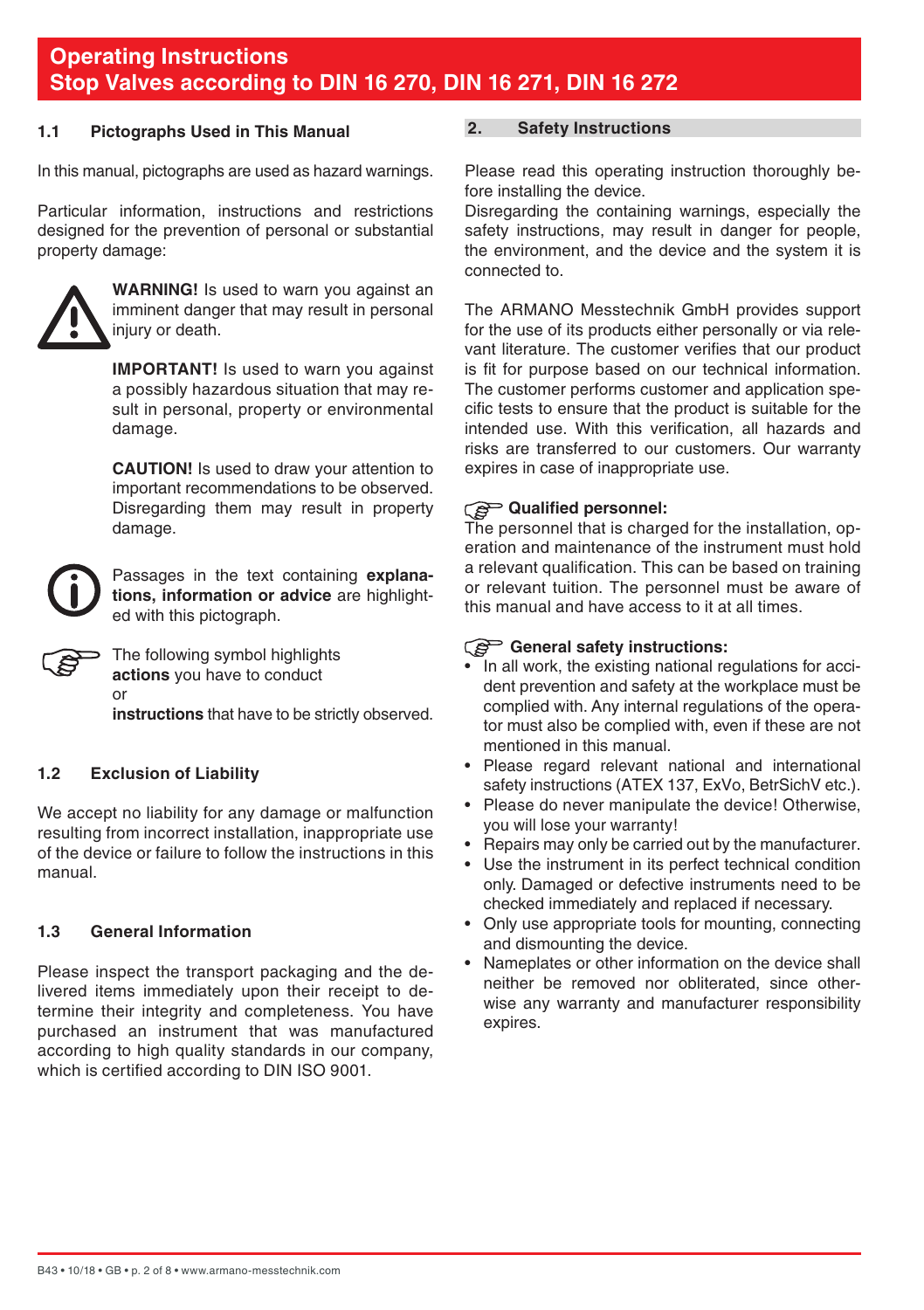<span id="page-2-0"></span>

**IMPORTANT! Disregarding the respective regulations may result in severe personal injuries and/or property damage.**

# **Special safety instructions:**

Warnings, which are specifically relevant to individual operating procedures or activities, are to be found at the beginning of the relevant sections of this operating instruction.

# **3. General Information on Stop Valves**

This operating instruction applies to manually operated valves with shut-off function.

The fittings are marked according to DIN EN 19 with: nominal width (DN), nominal pressure (PN), body material, manufacturer's symbol, batch code and an arrow for the flow direction, or according to the corresponding design standards.

The valid technical regulations, such as AD and TRD "Merkblätter" (leaflets), DIN standards, DVGW regulations, as well as other relevant guidelines, have to be regarded for operation. The stop valves are operated within the limits of the pressure and temperature ranges specified in the data sheets or type approvals! Temperature-related pressure reductions must be observed.

It is assumed that the user is familiar with these regulations.

If there is any uncertainty, the manufacturer has to be contacted prior to using the valve.

In addition, the requirements and stipulations of the accident prevention regulation "Oxygen – VBG 62" have to be regarded for fittings for oxygen! The "freedom from oil and grease" required therein must be guaranteed at all times. In this case, the lubrication work described in the subsequent texts is not applicable.

Unless ordered otherwise by the user, every valve that leaves the factory is subjected to a final inspection in accordance with DIN EN 12 266-1.

# **4. Mounting**

For manual stop valves, any installation position is possible. Installation with vertical spindle and actuating element up is to be preferred.

Prior to mounting, please check that no visible damage is present. In case of doubt, such fittings must not be installed. After removing the protection caps, please check that there are no foreign objects (e.g. packaging residues) inside the housing.

The pipelines have to be clean and free of any foreign objects. Prior to the mounting of the fittings, the pipelines should be blown out or flushed for cleaning. Installation before cleaning the pipe may damage the sealing surfaces in the housing.

Shut-off valves are mounted according to the indicated flow direction (direction arrow). Pipelines have to be laid in such a way that the fitting can be installed free of any bending and torsional forces.

# **4.1 Fittings with Nipple Connection According to DIN 16 284**

The connection of the shut-off valves on the input side is carried out via nipple connection according to DIN 16 284 (nipple connections for pressure gauges and their accessories).

Tube recommendation: seamless precision tubes, which meet the welding and soldering requirements, and which meet the valid stipulations of the relevant VdTÜV material data sheets when used in accordance with the Pressure Equipment Directive 2014/68/EU.

#### Work steps:

- Cut the tube perpendicularly, slightly deburr the inside, prepare the weld seam and the soldering joint according to the intended joining process.
- Place the nipple union nut on the nipple shaft and weld or solder it axially aligning to the prepared tube end.
- Clean the joint from any welding or soldering residues.
- Select the washer according to DIN 16 258 taking into account the corrosive influence of the operating medium and place it on the nipple sealing surface.
- Screw on the union nut manually until the washer is firmly seated and then tighten with a suitable fitting tool ¼ to ½ turns.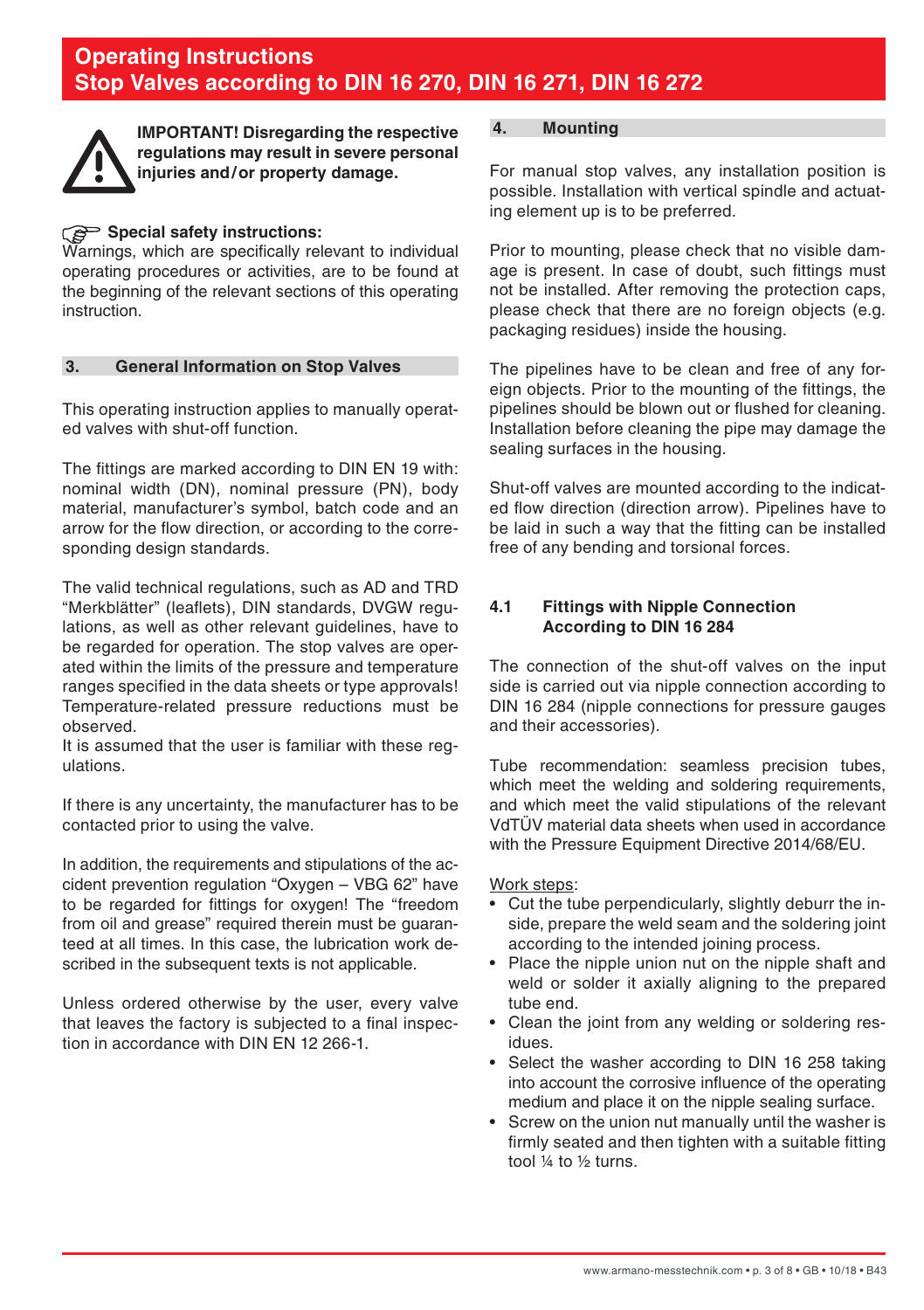<span id="page-3-0"></span>The connection on the output side is basically carried out via clamping sleeve according to DIN 16 283. Selection of the washer according to the input side.

The permissible operating temperature of 120 °C corresponds to the stipulation for the sockets of the pressure measuring instruments according to DIN EN 837-1 and takes into account the demand that valves and pressure measuring instruments have to be protected against heating due to hot media by using sufficiently long measuring lines or siphons according to DIN 16 282.

# **4.2 Fittings with Flanges**

Pipe flanges and valve flanges must be in alignment. Position deviations from concentricity, parallelism or perpendicularity have to be avoided.

Flange fittings have to be mounted into pipelines in such a way that the screw connections are tightened evenly crosswise with the counter flanges. Please ensure that the sealing is inserted precisely.

# **4.3 Fittings with Welding Ends**

The welding ends on pipelines and valves must be in alignment. Position deviations from concentricity, parallelism or perpendicularity have to be avoided.

For welding fittings, utmost cleanliness is necessary. Do not allow any impurities to enter the valve during welding, otherwise damage to the inner sealing surfaces must be expected. It must also be ensured that the fitting is open during welding in order to prevent heat build-up and to avoid damage to the sealing surfaces inside the valve.

The welding process must be carried out at temperatures below the maximum permissible material temperature. After each weld seam, the valve body must be cooled down before further weld seams are applied.

The welding process shall only be carried out with suitable filler metals by qualified personnel.

# **4.4 Fittings with Connection Cone Bushing According to DIN 3865**

Tube recommendation: seamless precision steel tube, according to DIN 1630 and DIN 2391

Material recommendation: DIN 3859

Work steps:

- Cut the tube perpendicularly, slightly deburr the inside, prepare the weld seam according to the intended welding process.
- Place the union nut on the shaft of the cone bushing and screw it to the connecting piece of the fitting.
- Weld the prepared tube end axially aligning to the cone bushing.
- Oil the sealing surface and the tapered junction at the cone bushing as well as the thread of the union nut.
- Screw on the union nut until the cone bushing is seated in the connecting piece.
- Tighten the union nut 1/4 to 1/2 turns.

# **4.5 Fittings with Cutting Ring Fitting According to DIN 2353**

Tube and material recommendation: see chapter 4.4

Work steps:

- Cut the tube perpendicularly, slightly deburr the inside and the outside.
- Slightly oil connecting piece thread, inner cone and cutting ring outside.
- Slide the union nut and the cutting ring onto the tube, ensure that the cutting ring is in the correct position (the conical end has to face the union nut).
- Insert the tube end into the inner cone, press the front end of the tube tightly against the contact in the connection piece and manually screw the union nut against the contact of the cutting ring.
- Tighten the union nut 1 1/2 turns while securing the tube against twisting. In case of thin-walled tubes, tighten the union nut only 1 turn.
- Loosen the union nut, check the material throwup (visible bulge in front of the cutting edge of the tube). It must be possible to turn the cutting ring on the tube. A cut in the inner cone of the connecting piece will be the result of incorrect installation (possible reason: excessive strength of the tube material). Damaged components must be replaced!
- After the visual inspection, screw the union nut manually until stop, then tighten with approximately 1/4 turns. Pay attention to the axial position of the tube.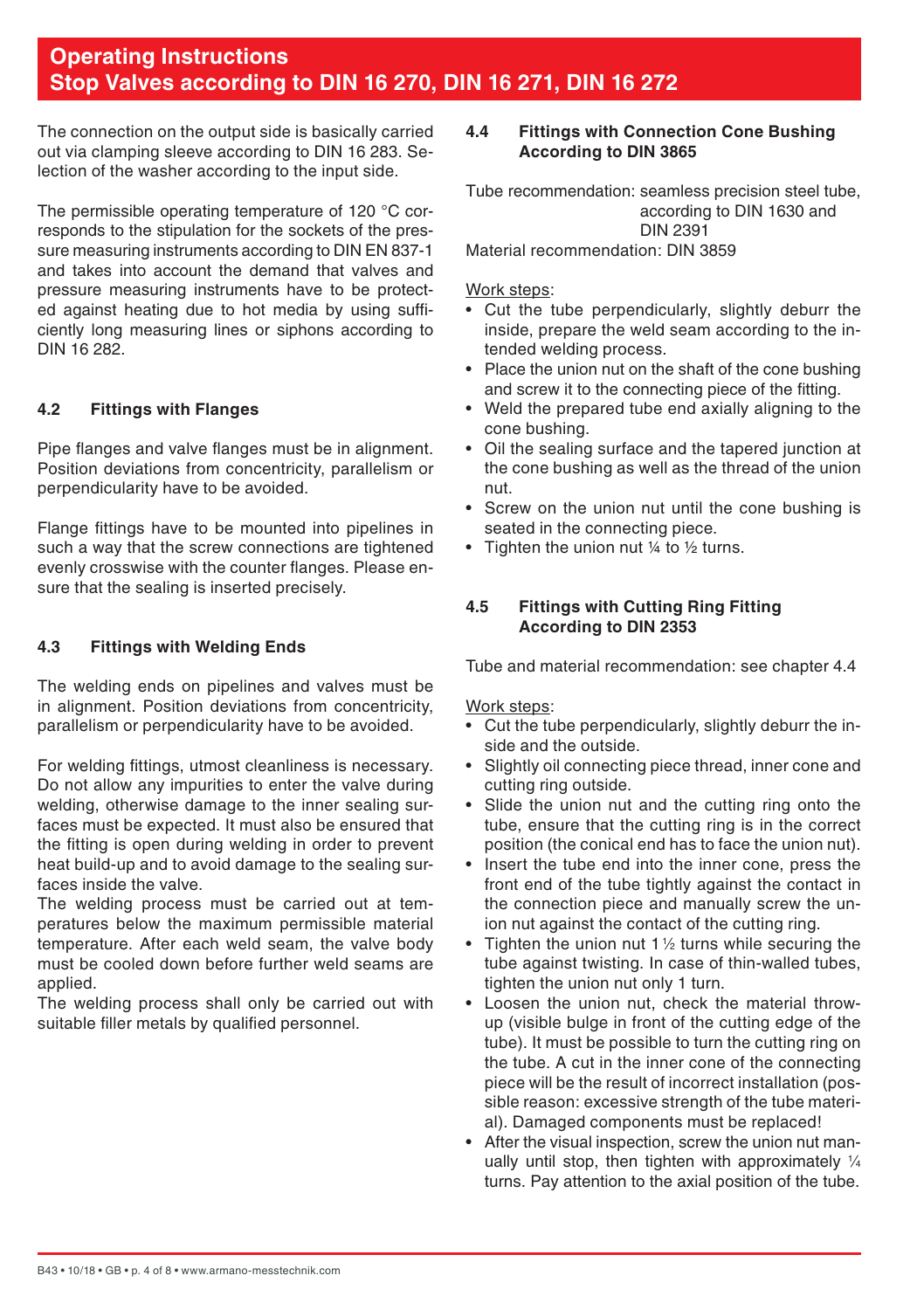## <span id="page-4-0"></span>**4.6 Compression Fittings**

During mounting, the rotational movement of the nut is converted into an axial motion along the tube by the rear clamping ring. The sealing on the front clamping ring is achieved by axial compression instead of rotation. Thus, neither grooves nor tensions arise on the tube.

#### Tube selection:

- The same materials for tubes and screw fittings shall be used. The main reasons for this are: identical thermal expansion coefficients and corrosion resistance.
- For conical screw threads, the use of the correct lubricants and sealants is crucial for a leak-free connection.
- The tube shall have a lower degree of hardness than the screw fitting to achieve perfect sealing. For stainless steel, annealed seamless tubes with a hardness of HB 80 or less, suitable for bending and crimping, are recommended. For copper, high-quality seamless drawn tubes, soft-annealed or equivalent, are recommended.
- The tube must be free of grooves, defects and contaminations, and must be flexible and expandable.
- The tube ends must not be chrome-plated or oval. They have to be cut perpendicularly and without any burr.

#### Work steps:

- Slide the tube carefully and smoothly into the screw connection of the valve until stop without having to remove the screw connection from the valve. First, tighten the union nut finger-tight, then with a suitable mounting wrench 11 ⁄4 turns.
- The compression fittings can be loosened and reassembled several times. Ensure that the sealing surfaces are clean and without any damage to the surface.
- Never use extensive force when sliding the tube into the clamping ring. If the tube cannot be slid smoothly into the compression fitting, it might not be deburred or might be oval.

# **5. Operation**

Sometimes it is inevitable that deposits of foreign objects (e.g. welding beads, shavings) accumulate during commissioning new systems or after repairs of system components. Therefore, the system should be flushed or blown out prior to commissioning. Flushing has to be carried out with utmost care to avoid any damage of the sensitive sealing surfaces.

The operation is carried out by turning the actuating element manually. The valve is closed by turning into clockwise direction. Do not tighten it more firmly than necessary for achieving tightness. Otherwise, excessive wear will occur on the valve seating and within the flanks of the spindle thread. No auxiliary means shall be used for this purpose. Shut-off valves must be opened or closed completely. For intermediate positions, in which a reduction shall be carried out, the application of fittings with regulating cone is recommended.

Similarly, the vent screw, which allows for pressure reduction in the outlet chamber and ventilation during filling the system if the valve is shut off, must not be closed too firmly for shut-off valves with venting device.



If the valve is open and pressurised, loosen the vent screw only slightly or not at all, since the medium escapes via the thread or there is the risk of the thread tearing off after a certain opening path, and the medium is released with the internal pressure. Operate valves for oxygen slowly and smoothly!

# **6. Repair**

For repairs, the fittings must be unpressurised, emptied and have room temperature. Repairs are considered to be the replacement of spindle and packing. For this purpose, loosen the gland union nut and screw out the spindle along with the packing. When the actuating element has been dismantled, the worn components are to be replaced by new ones. Apply new suitable lubricant into the thread and within the packing area of the valve spindle. Mounting is carried out in reverse order. Packing adjustment according to chapter 7 "Maintenance".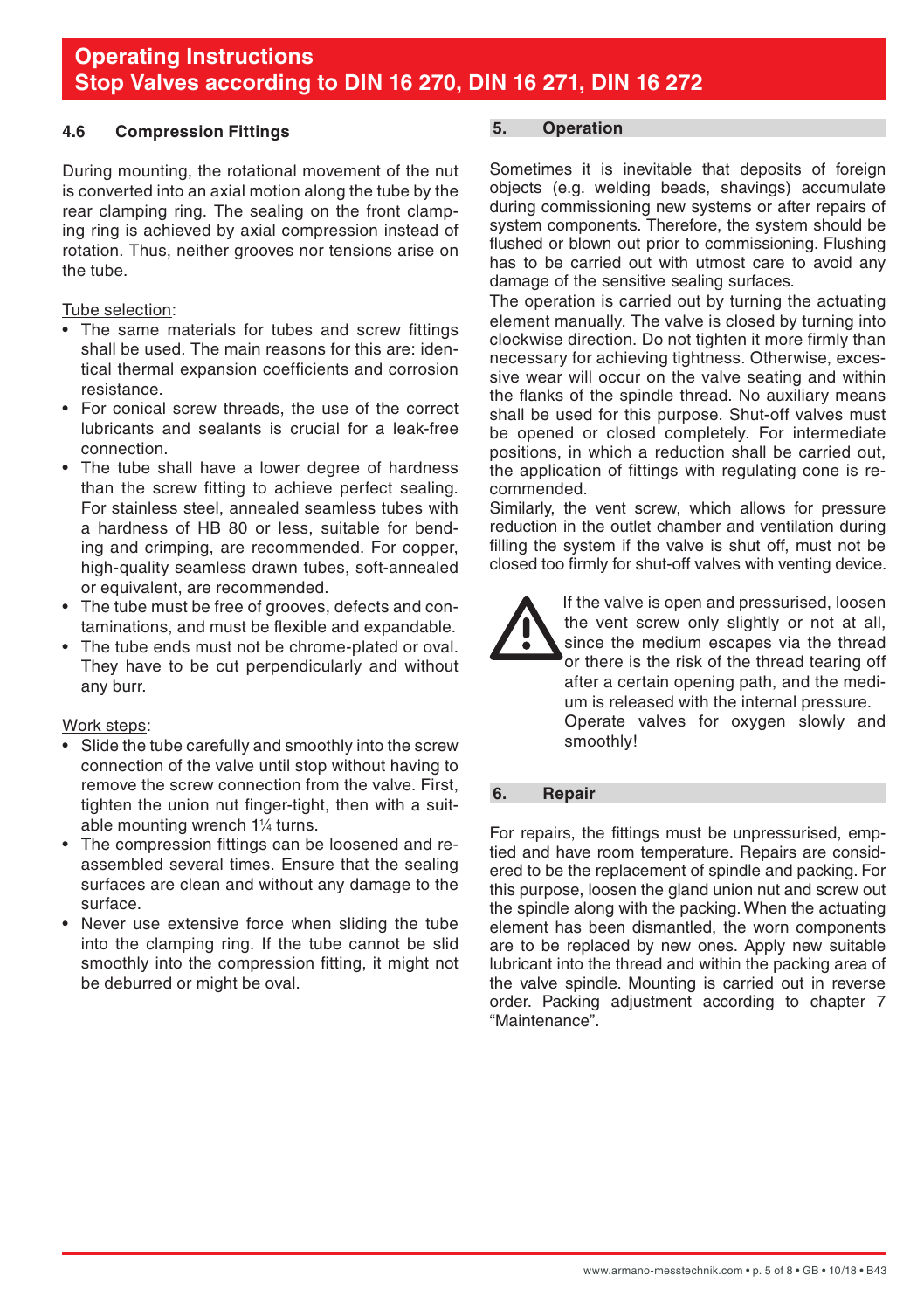#### <span id="page-5-0"></span>**7. Maintenance/Cleaning, Storage and Transport**

#### **Maintenance:**

All fittings are designed and mounted largely maintenance-free. As far as permitted, movable components, such as spindles, couplings etc., are lubricated with suitable long-term lubricants to ensure proper function. To ensure their safety, fittings that are rarely operated should be checked for function at intervals of several months. The inspection intervals are determined by the operating conditions (pressure, temperature, actuation frequency).

The maintenance of the valves includes the readjustment of the packing. To avoid leakages, the gland nut or union nut is to be tightened if necessary. The inspection intervals are determined by the operating conditions (pressure, temperature, actuation frequency). Do not tighten the packing more firmly than absolutely necessary for spindle sealing. Overtightening causes unnecessary packing wear and hampers the actuation. When commissioning new valves, we therefore recommend to loosen the gland union nut, which is set to the nominal pressure, and to readjust it to the existing operating pressure.

#### **Cleaning:**

- Clean the device with a dry or slightly dampened soft cloth.
- Do not use any sharp objects or aggressive agents for cleaning.

#### **Storage and transport:**

- Use the original packaging or comparable packaging for storage/for transport.
- Avoid impacts or strong vibrations.
- Protect the device against damage caused by external influences.

Please contact the manufacturer in case of uncertainties.

# **8. Dismounting and Disposal**



 **WARNING! Risk of injury!** Never remove the device from a system in operation.

Make sure that the system is switched off professionally.

#### **Before dismounting:**

Check before dismounting, whether the system

- is switched off
- is in a safe and currentless state.
- is unpressurised and cooled down.

## **Disposal:**



Please help us protect our environment and dispose or recycle the used materials according to the respective and valid regulations.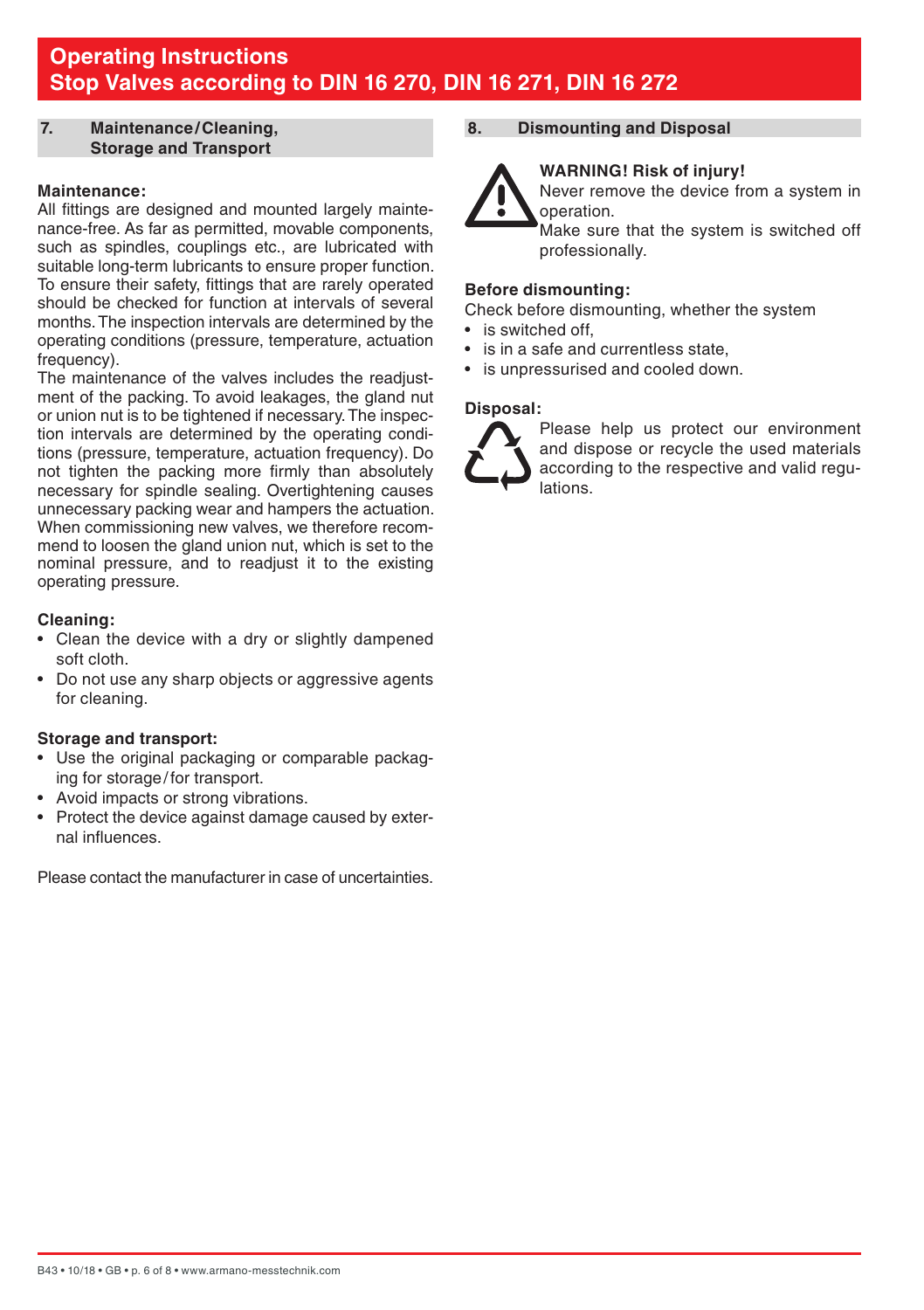#### <span id="page-6-0"></span>**9. Declaration of Manufacturer**

# **Herstellererklärung** *Declaration of Manufacturer*

Für die nachfolgend bezeichneten Erzeugnisse

**ABSPERRHÄHNE gemäß Datenblatt 11100 nach DIN 16 262:2004-07 in den Werkstoffen STAHL, EDELSTAHL UND MESSING**

**ABSPERRVENTILE gemäß Datenblatt 11200 nach DIN 16270 ff. und ähnliche in den Werkstoffen STAHL, EDELSTAHL UND MESSING**

**ÜBERDRUCKSCHUTZVORRICHTUNGEN TYP S gemäß Datenblatt 11500 in den Werkstoffen EDELSTAHL UND MESSING**

*We hereby declare for the following named goods*

*PRESSURE GAUGE COCKS according to data sheet 11100 according to DIN 16 262:2004-07 made of STEEL, STAINLESS STEEL AND BRASS*

*PRESSURE GAUGE VALVES according to data sheet 11200 according to DIN 16270 ff. and similar made of STEEL, STAINLESS STEEL AND BRASS*

*OVERRANGE PROTECTORS MODEL S according to data sheet 11500 made of STAINLESS STEEL AND BRASS*

wird hiermit erklärt:

Die oben aufgeführten Ventile fallen unter die Gültigkeit der

#### **Druckgeräterichtlinie (DGRL) 2014/68/EU.**

Aufgrund ihrer Nennweite DN < 25 gilt für diese Produkte der Artikel 4.3 der DGRL.

Solche Produkte dürfen nicht mit einem CE-Kennzeichen versehen werden.

Sie sind in Übereinstimmung mit der in Deutschland geltenden guten Ingenieurpraxis konstruiert und hergestellt.

Ferner fallen diese Erzeugnisse gemäß Definition Artikel 1 Absatz 3 der Richtlinie 2014/34/EU (ATEX-Richtlinie) nicht in den Anwendungsbereich dieser Richtlinie. Sie dürfen im Ex-Bereich (Zone 1/21 und 2/22) eingesetzt werden.

*The abovementioned valves are produced according to*

#### *Pressure Equipment Directive (PED) 2014/68/EU.*

*They are assigned to article 4.3 of the PED due to their nominal width DN < 25. Such products are not allowed to bear the CE mark.* 

*They are designed and manufactured according to German sound engineering practice.*

*In addition, according to definition article 1 paragraph 3 of the directive 2014/34/EU (ATEX Directive), these goods are not within the scope of this directive. They may be applied in the explosion hazardous area (zone 1/21 and 2/22).*

Diese Erklärung wird verantwortlich für den Hersteller: *This declaration is issued under the sole responsibility of the manufacturer:*

abgegeben durch/*by* **ARMANO Messtechnik GmbH**

Grünhain-Beierfeld, 2018-09-14

l

047 Herstellererklärung DGRL ATEX Absperrhähne Absperrventile Überdruckschutzvorrichtungen Ausg. 09/18

047 Herstellererklärung DGRL ATEX Absperrh

ähne Absperventile Überdruckschutzvorrichtungen

Ausg. 09/18

**Bernd Vetter** Geschäftsführender Gesellschafter/*Managing Director*



**ARMANO Messtechnik GmbH Standort Beierfeld** Am Gewerbepark 9

08344 Grünhain-Beierfeld  $Te1: +49377458 = 0$ Fax: +49 3774 58 – 545 mail@armano-beierfeld.com

**Standort Wesel**

Manometerstraße 5 46487 Wesel-Ginderich  $Te1: +49.2803.9130 - 0$ Fax: +49 2803 1035 mail@armano-wesel.com

www.armano-messtechnik.de